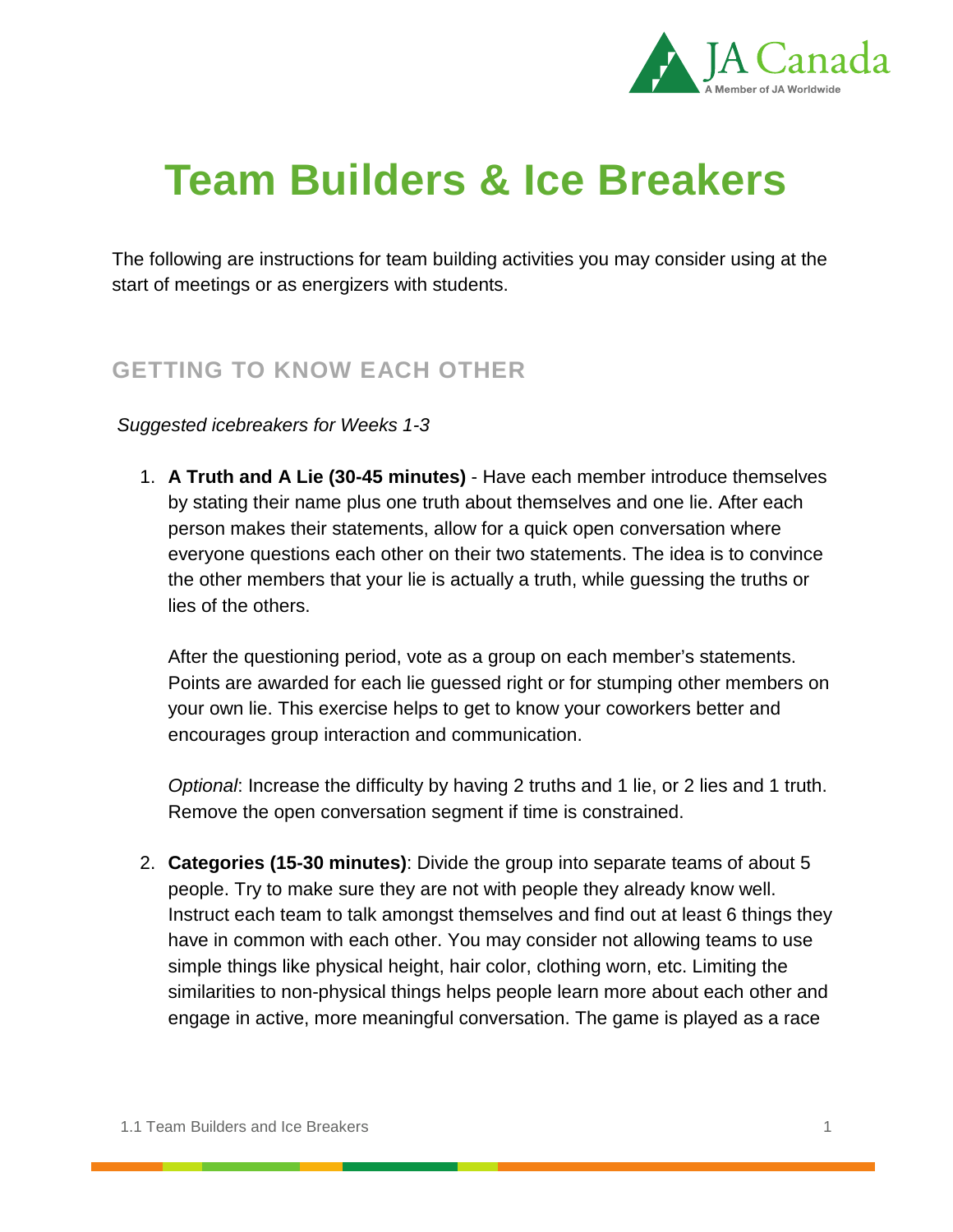

and each team is competing come with their 6 similarities before the other. The game ends once each team has come up the 6 things they have in common. You can repeat this activity with different people in the groups or make different group sizes.

- 3. "**Have you ever?" (15-30 minutes):** This game follows similar principles as musical chairs. The person in the middle who is it begins with the question: "Have you ever: \_\_\_\_\_?" The blank is to be filled in with something that holds true for the person who is it. Examples are: "traveled abroad"; "been to rock concert"; "seen the ocean". Everyone who the statement holds true for, must exchange places with another person. The person who is it must move to a spot as well. One person will not be able to find a spot. He or She is then it. Repeat game as much as desired. This is a good way to introduce people to each other in a way that shows their experiences in the past.
- 4. **Data Processing (15-20 minutes):** Divide the group into smaller groups. Then have each group process each of the following data by having them either line up according to the order or to make a list of the people in the correct order. You can play as many rounds as you like. Each means by which the data is processed is one round. You can also come up with your own data.

Examples: Alphabetical by best friend's first name Alphabetical according to favorite food Length of hair Shoe size **Birthdays** Numbers in last name Length of thumb

This can be a good game to introduce everyone to interesting things about all participating.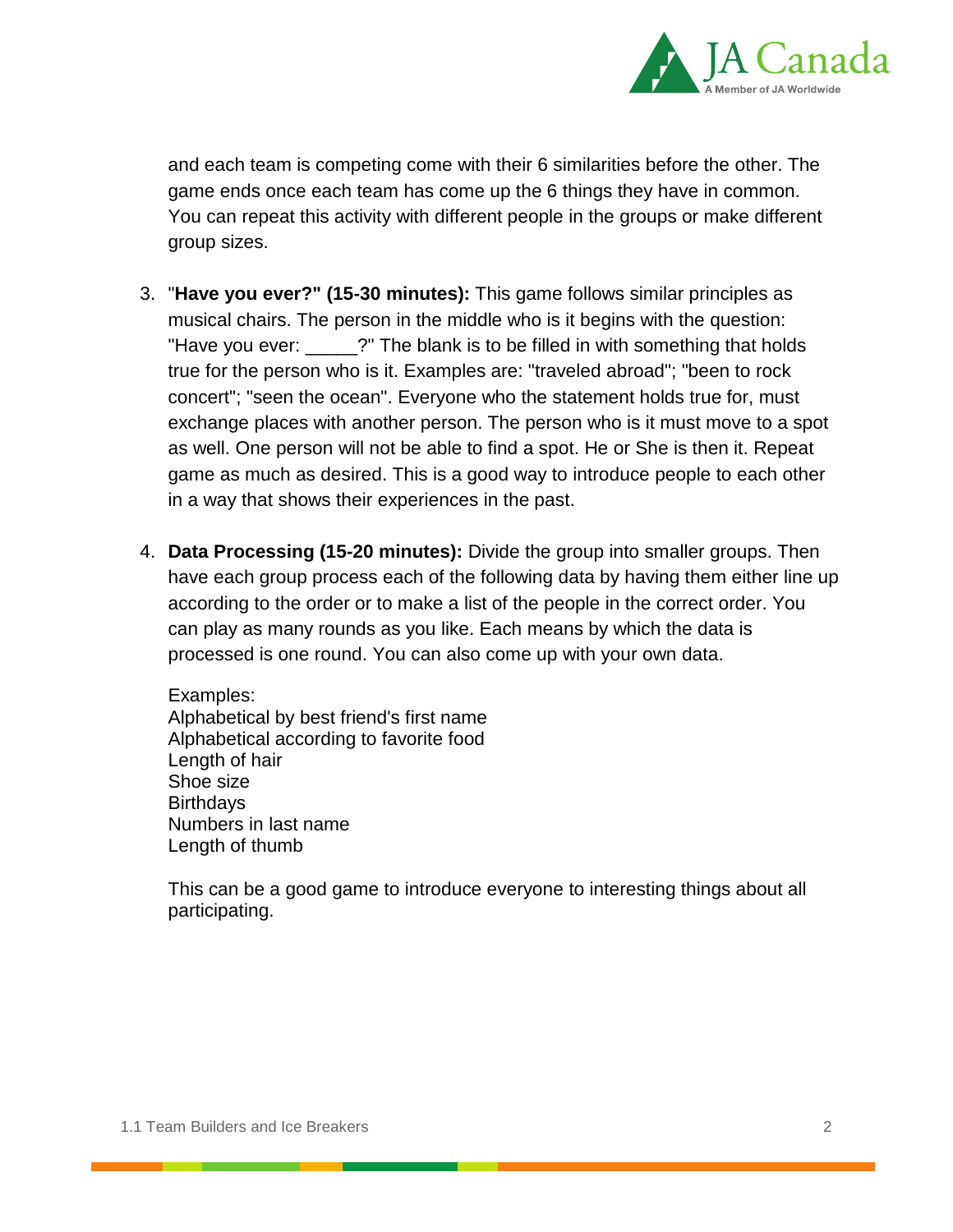

# **GENERAL ICEBREAKERS**

5. **Poker Tower (15-30 minutes)** - Distribute a pack of poker cards and a pair of scissors to each group of 2-5 members. Instruct them to build the tallest poker tower using ONLY the scissors and cards given to them. This will stimulate creativity and team bonding, as the team figures out how to build the tower with the limited material available.

*Optional*: Spice up the game with 1 A4 size piece of paper/ not sure what you mean here

6. **Legoman (30-45 minutes)** - This problem solving activity requires little more than a couple of sets of children's building blocks. The instructor will build a small sculpture with some of the building blocks and hide it from the group. The participants should then be divided into small teams of 3-6. Each team should be given enough building material so that they can duplicate the structure the instructor has created (specific size and color included). The instructor should then place their sculpture in an area that is an equal distance from all the groups. One member from each team can come up at any point of time to look at the sculpture for as long as they want and try to memorize it before returning to their team.

No paper, pen, or cameras are allowed to be brought to the sculpture. After they return to their teams, they instruct their teams about how to build an exact replica of the instructor's sculpture. Meanwhile, another member from each team can come up for another sneak peek before returning to their team and trying to recreate the sculpture. The game should be continued in this pattern until one of the team's successfully duplicates the original sculpture.

This game will teach participants how to strategize, communicate effectively and problem solve in a group.

7. **The Mine Field (15-30 minutes)** - The idea behind this exercise is to improve team members' trust, their relationship, and to communicate in a more effective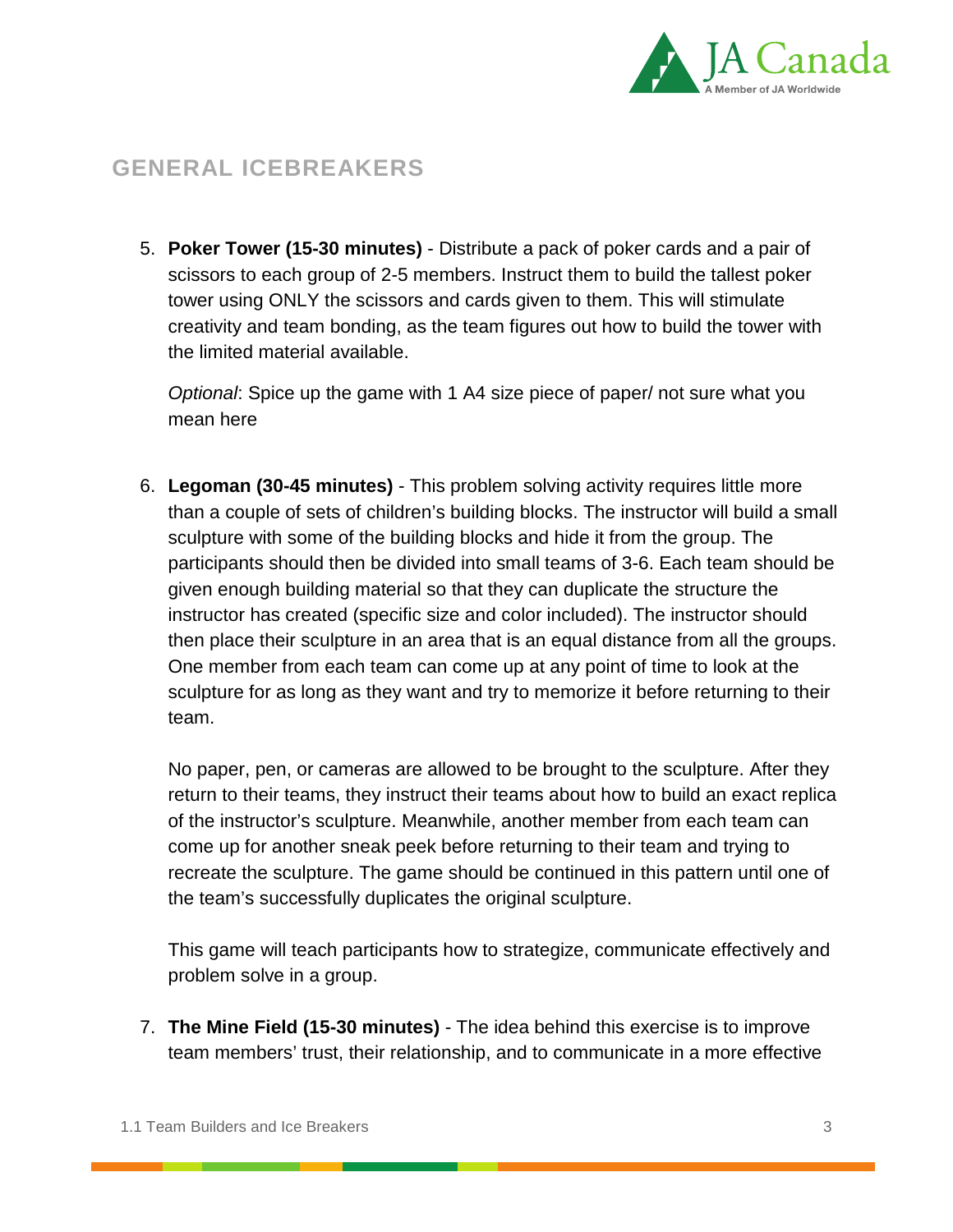

way. You will need an open space such as an empty room or hallway in which you will distribute 'mines' that are placed haphazardly around the area. The mines can be cones, balls, bottles etc. Team members are paired into teams of two. One team member will be blindfolded and the other can see and talk, but is not allowed to enter the field or touch their partner. The challenge is for the blindfolded person to walk from one side of the field to the other, avoiding the mines by listening to the verbal instructions of their partners.

*Optional*: Have more than 1 pair walking through the mine simultaneously, so the difficulty of focusing and listening to the right instructions increases.

8. **Win, lose or draw (15-30 minutes)** - This is another classical team game, which can be very easily executed. You need paper, pen, and a flipchart/whiteboard. Think of items that fit into certain categories. These can be generic or specific to the team. For example, generic categories include food items, places of interest, idioms. Team-specific categories include computer technologies for computer scientists, business ideas for start-ups, school and students or teachers.

Split the group into 2 teams. Each team takes turns to play. The team that is playing will nominate an artist, who will draw a "list" of items to draw. The only hint to his teammates will be the category name. They then have 1-3 minutes to draw the items on that list, without writing nor speaking. Switch around to another team after the time limit. Swap artists with each round, and repeat for 4-5 rounds. Collate the final results to find the winning team.

9. **Zoom! (30 minutes)** - This is an activity designed for smaller teams. It requires the wordless, picture book entitled, ["Zoom" by Istvan Banyai.](http://www.amazon.ca/Zoom-Istvan-Banyai/dp/0140557741) This book features 30 sequential pictures that work together to form a narrative. The book should be fairly easy to find at a local library. Hand out a copy of a picture to each participant, making sure a continuous sequence is being used. Explain to the participants that they can only look at their own pictures and must keep their picture hidden from other participants. Time should be given for the participants to study their pictures because each picture will contain important information that will help the participants solve the problem of putting them into order. The ultimate goal is for the group to place the pictures in sequential order without looking at one another's pictures. The participants can talk to each other and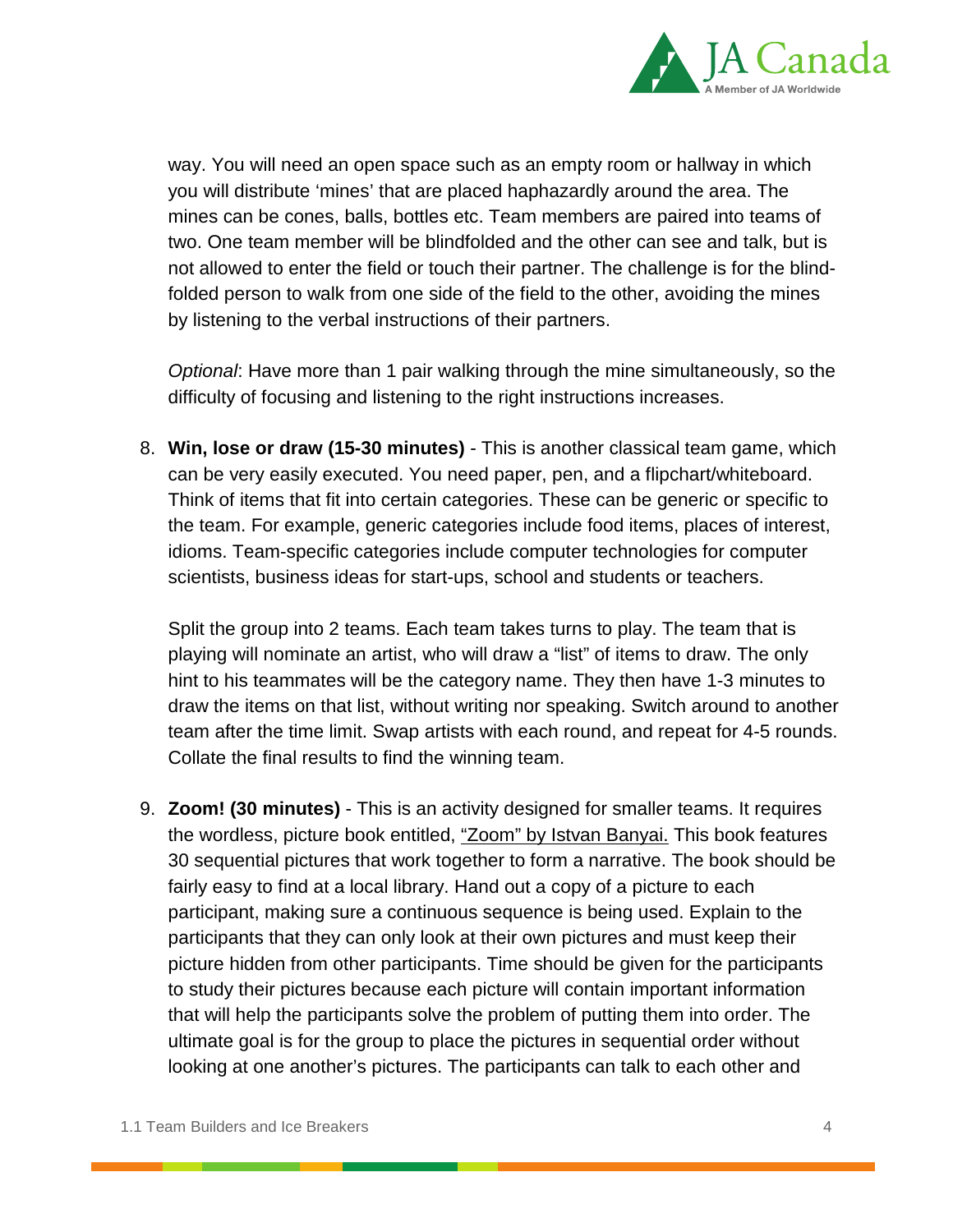

discuss what is featured in their picture. This activity brings coworkers together and gets them communicating with the common goal of solving a problem, but it also allows for leaders to emerge and take control of the task.

*Optional*: Draw up your own pictures to accommodate the team size and difficulty level

### **TAKING A BREAK**

1. **Helium Stick (15 minutes)** — This is a quick game that serves well as an icebreaker or a short break. A long thin stick is required. Be sure to call the "stick" a "Helium Stick" when you introduce the exercise.

Place your group in two lines facing each other. Have each person hold the index finger of their right hand chest high. Place the helium stick on top of the outstretched fingers. The challenge is to lower the stick to the ground while keeping everyone's fingers touching the stick. If anyone's finger loses contact with the helium stick, you must start again. At first the stick will seem to rise (hence the name Helium Stick). In fact, it is simply the upwards pressure of everyone's fingers causing the stick to go up instead of down. Once everyone relaxes they can easily lower the stick to the ground. This usually takes ten minutes of laughter and a leader to complete.

*Optional*: Swap the helium stick for a helium balloon for a smaller team.

- 2. **Talking in Circles (30 minutes)** This is a highly challenging game only recommended for teams who love challenges. Place everyone in a circle around a long piece of string that is tied at its ends to form a circle. Have everyone grasp the string with both hands and hold the string waist high. Without letting go, the team will have to form shapes with the string; a square, a triangle, a figure eight, a rectangle, etc. Repeat the game but with everyone's eyes shut! This will require everyone to communicate clearly and listen well. Make the shapes progressively harder and periodically have them stop and open their eyes to see their progress.
- 3. **Human Knot (15-30 minutes)** This brain teaser is funny and really works on teambuilding, problem solving and communication. No materials are needed. Recommended group size includes a wide range of 8-20 people. Instruct the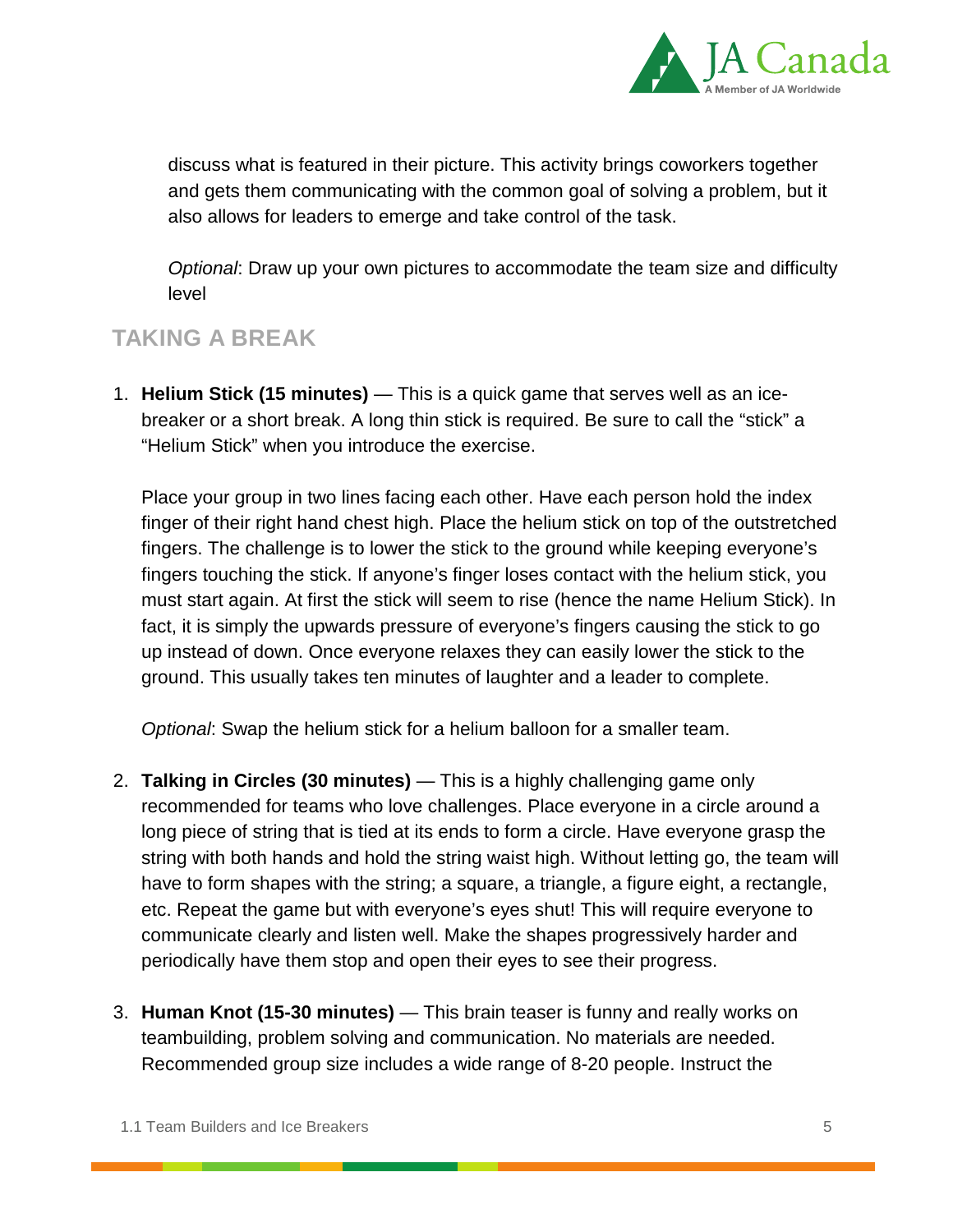

participants to stand in a circle, shoulder to shoulder. Tell everyone to put their right hand in the air and grab the hand of someone standing across the circle from them. Now tell everyone to put their left hand in the air and grab the hand of a different person. Someone needs to check that everyone is holding the hands of two different people and that no one is holding the hand of someone who's standing directly next to them. The objective of the game is to untangle everyone without letting go of their hands. If the chain is broken, participants will have to start over. *Note*: Sometimes more than one circle will form. This game requires casual clothing,

and is not recommended for team members with physical limitations. This game will rely heavily on teamwork and communication.

4. **Salt and Pepper (15 minutes)** — This activity is fun, excellent for energizing your team, and also great as a quick ice-breaker exercise. It is simple to set up and suitable for a wide team size of 10-40 people (ideally even numbered). As a facilitator, think of pairs of things such as, salt and pepper, yin and yang, shadow and light, peanut butter and jelly, Mickey and Minnie mouse, male and female, and so forth. Write each item on a piece of paper (i.e. salt on one piece and pepper on another), and tape one paper on the back of each person, making sure they can't see it. When the game starts, everyone must walk around asking yes or no questions in order to find out what word they have taped to their backs. Once they figure that out, they need to find their other pair. Learning how to ask the right questions is the key.

*Optional*: The two will then sit down and learn three to five interesting facts about one another.

5. **Celebrate Today (10 minutes)** - This exercise is a quick and easy energizer. Tell participants: You've heard the statement, "Yesterday is history, tomorrow a mystery, today is a gift. That's why it's called the present. So, let's celebrate today."

Almost every day of the year has something to celebrate, from National Trivia Day on January 4, to Farm Animals Awareness Week on Sept 17.

You have 3 minutes to come up with a special day for today. Divide participants into groups, and give them about 3 minutes to come up with a special day, based on the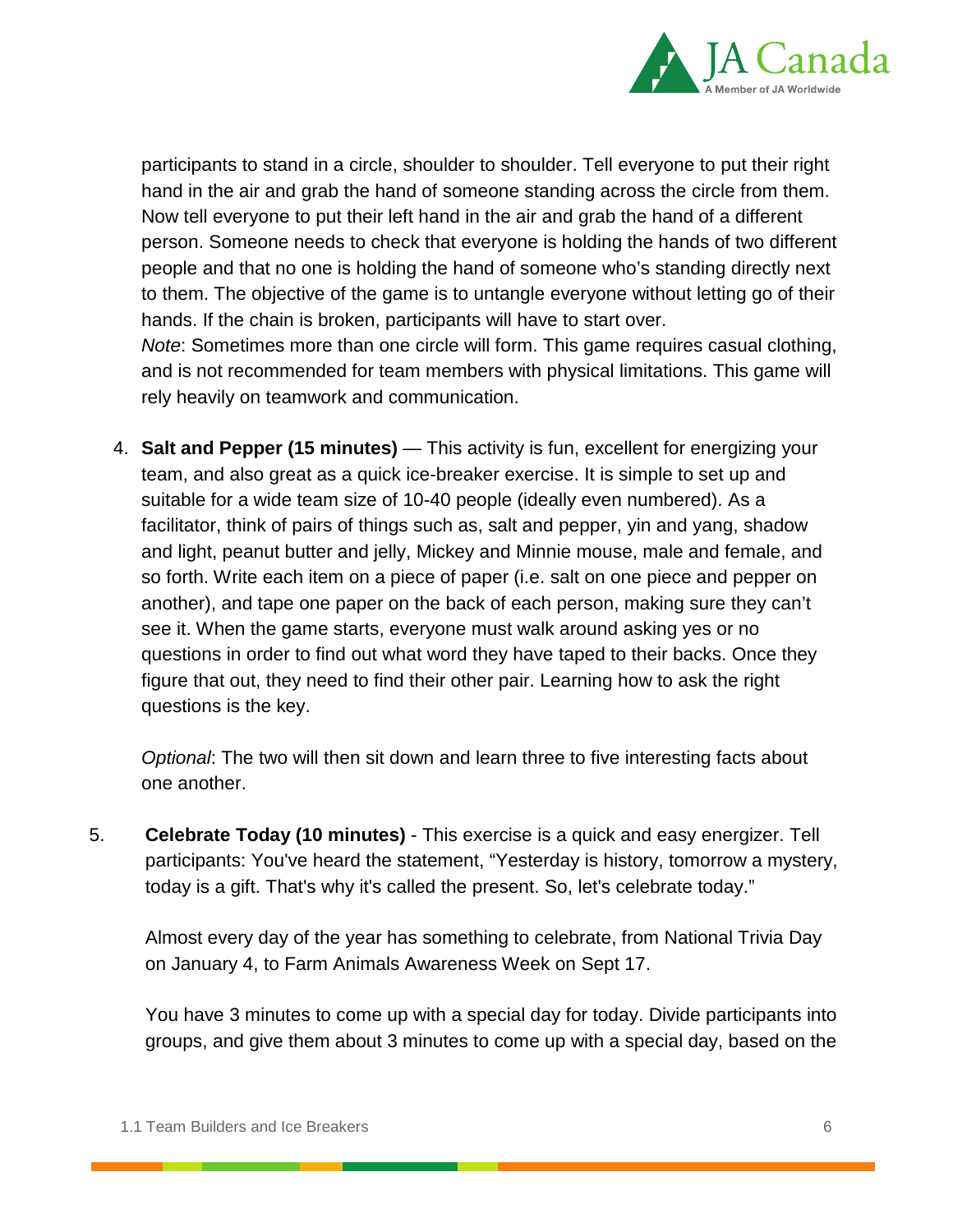

season, day of the week, or anything else. Each group reads out the name of the day, and briefly explains how they came up with the name.

#### **SKILL BUILDING**

- 1. **Re-Focusing – Brain Break! -** In this brainstorming exercise, the group is presented with an object (try to keep it relevant to the lessons) and the group is challenged to write down alternate uses for the object. Have students think outside of the box!
- 2. **Skills to Go (10 minutes) -** This activity helps you build team identity and spirit by helping members identify and share their skills. Ask participants to write their names on the card. Below that, they write two specialties or skills they bring to the team. e.g. organizational skills, creative ideas, good writing skills. Participants hold their cards in front of them and walk around the room. As they circulate, they engage each other in conversation about their skills. Following the activity ask students "What did you learn from each other?" What new strengths did you discover in your team mates? How can this help you work together more productively?
- 3. **Five Fast Ways to Accomplish the Impossible (5-10 minutes) -** An energizer to get people moving around and having fun. Before the training, think of some fun concepts that your group can relate to. Write one concept on each flip chart, using a different colour for each: red, green, blue, brown or black. Here are some concepts to use or adapt to your group. Think of five fast ways to:
	- Cook a low-calorie holiday meal
	- Create a company video for YouTube
	- Distract a crying child in a shopping mall
	- Learn how to speak survival Japanese
	- Persuade a stranger to donate money to your favourite charity
	- Have fun in your own city/town with less than \$20

Put one of the markers on each table. Table groups go to the flip chart that has a title of the same colour, and have to think of five fast ways to accomplish what is written. (I was unclear about these instructions)